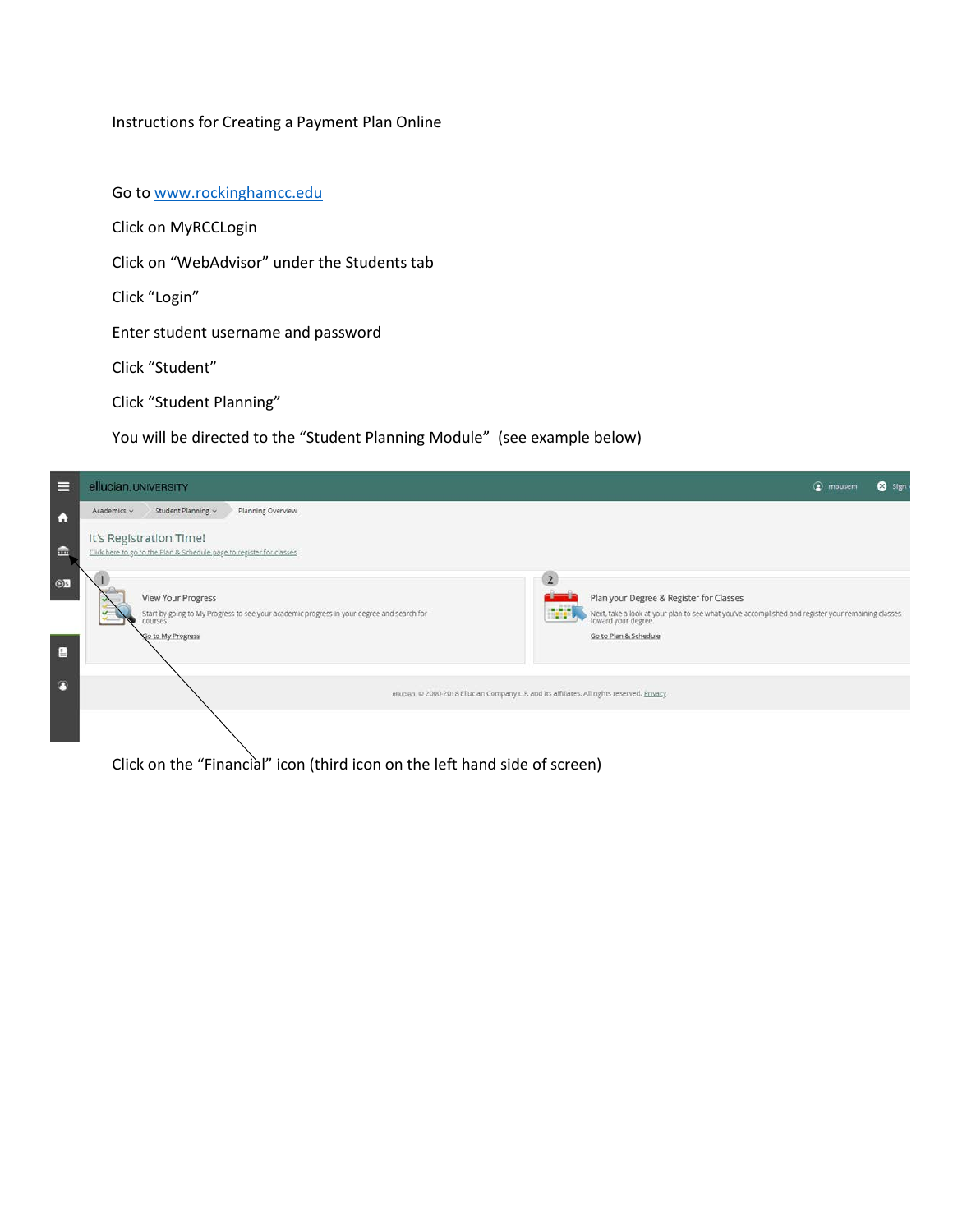Click "Student Finance" to expand the menu. Click "Make a Payment"

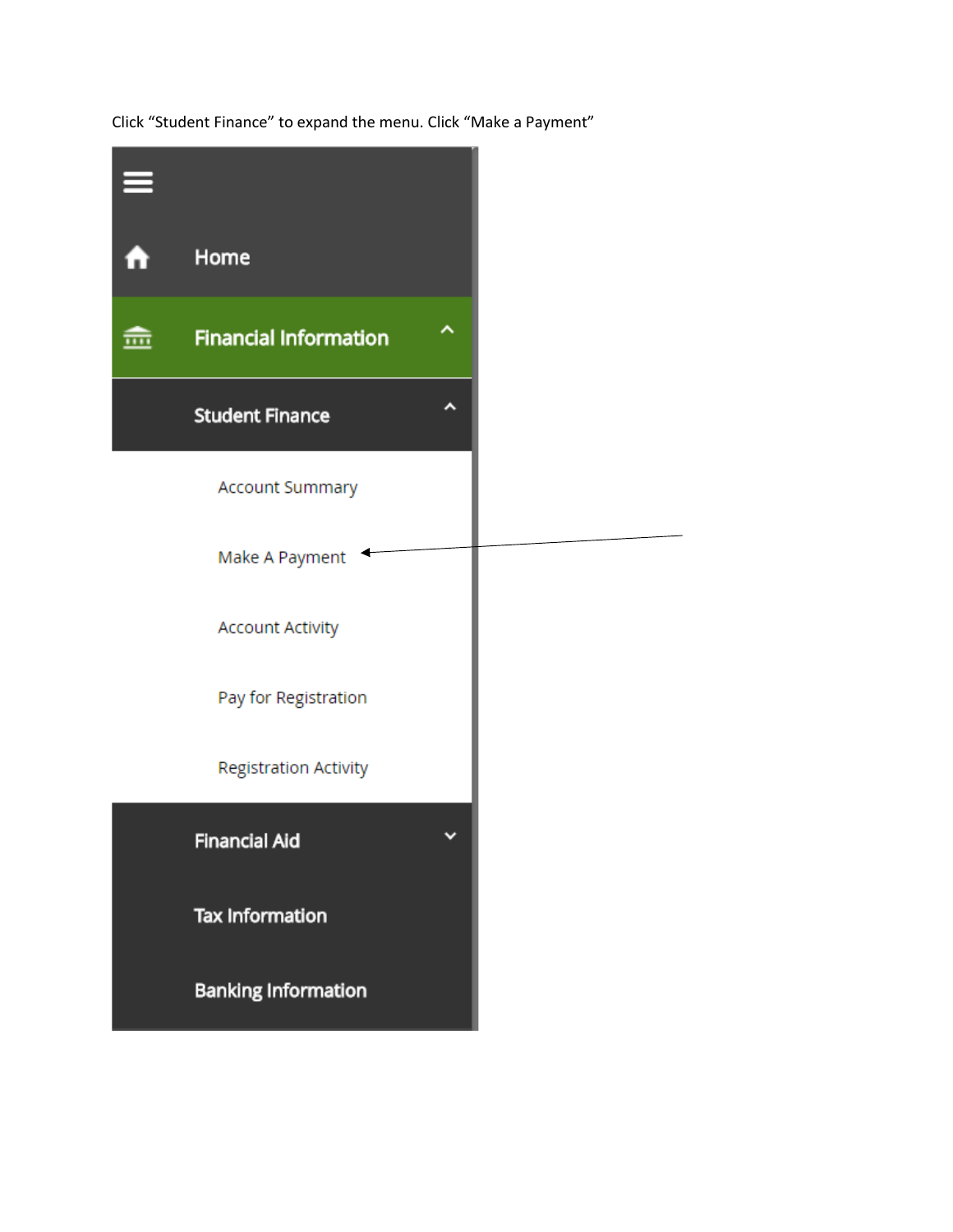## Click "Create Payment Plan"

| Financial Information v<br>Make A Payment<br>Student Finance                                                                                                                      |
|-----------------------------------------------------------------------------------------------------------------------------------------------------------------------------------|
| Make a Payment<br>Use this page to make a payment on your account                                                                                                                 |
| Alert:<br>. Late start spring courses are still available, registration is open.<br>$\mathbf{\Lambda}$<br>· Summer registration is open.<br>· Fall registration opens April 11th. |
| Proceed to Payment<br>Total Payment: \$70.00<br>Create Payment Plan<br>Choose a Payment Method .                                                                                  |
| Collapse All                                                                                                                                                                      |

You must select an item for a Payment Plan (you can only setup one plan at a time)

Click to select the plan by clicking the bytton in front of "Student Receivable)

| Create Payment Plan                                         |                  |           |               |  |
|-------------------------------------------------------------|------------------|-----------|---------------|--|
|                                                             |                  |           |               |  |
| Select an item/for a Payment Plan (you can only choose one) |                  |           |               |  |
| <b>Payment Plan Options</b>                                 |                  |           |               |  |
| Summer 2018SU                                               |                  |           |               |  |
| Item                                                        | Payment<br>Group | Date Due  | Amount<br>Due |  |
| Student Receivable                                          | <b>BANK</b>      | 5/16/2018 | \$100.00      |  |
| Cancel                                                      |                  | Continue  |               |  |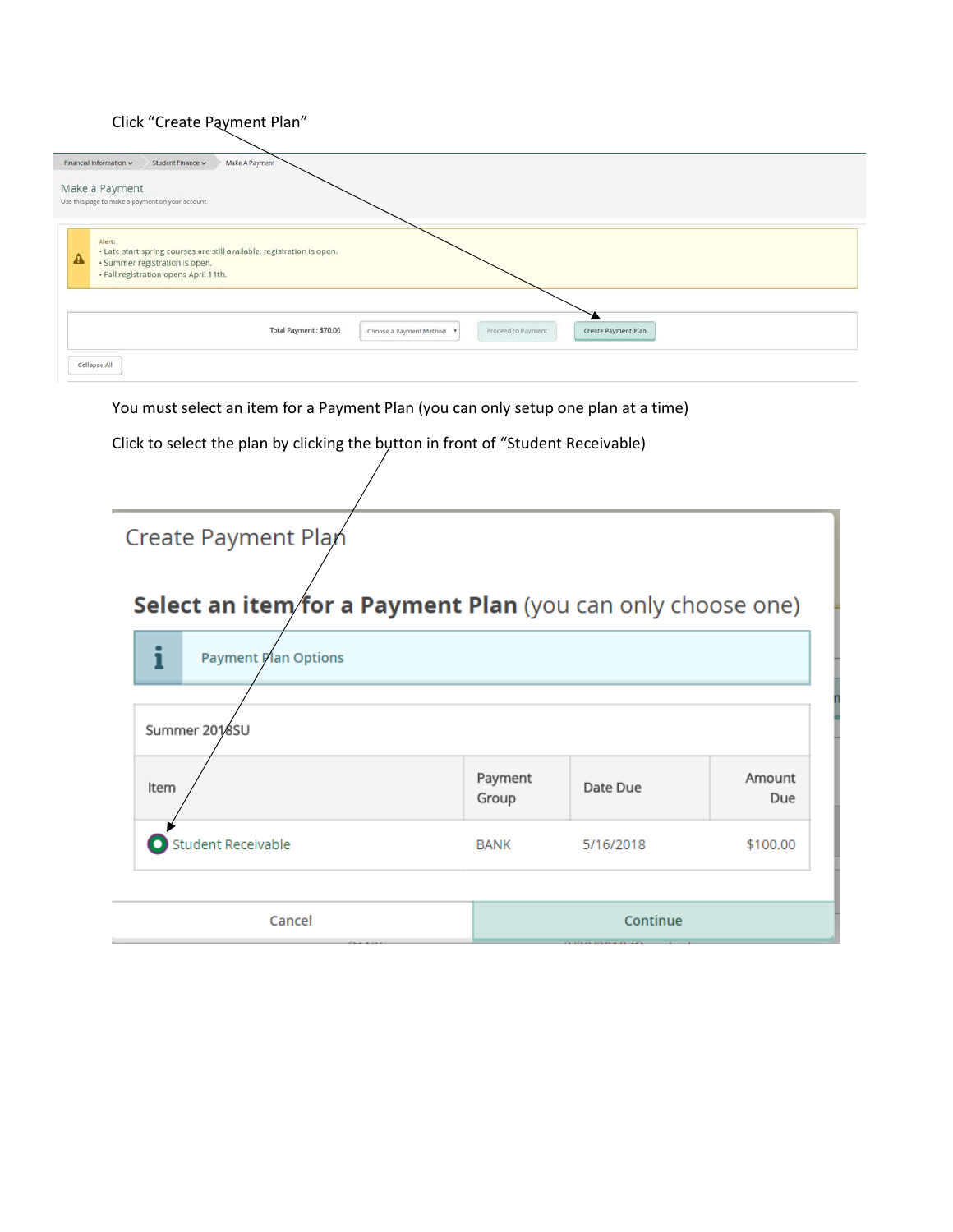## Students must accept the "Payment Plan Terms and Conditions" to create the payment plan

Click the check box stating, "I agree to the terms and conditions outline above

| ▲<br>Please note: the payment plan outlined below will not be created until you review the information, check the "I agree to the terms and conditions outlined above." checkbox, and click the "Continue" button.                                                                                 |                       |
|----------------------------------------------------------------------------------------------------------------------------------------------------------------------------------------------------------------------------------------------------------------------------------------------------|-----------------------|
| 4/9/2018 at 8:33 AM<br>Review these payment plan terms and check the box at the bottom to continue.                                                                                                                                                                                                |                       |
| Payment Plan Summary                                                                                                                                                                                                                                                                               | Payment Plan Schedule |
| 1416306 Mickey Mouse<br>Student                                                                                                                                                                                                                                                                    | 4/9/2018              |
| Summer 2018SU<br>Term                                                                                                                                                                                                                                                                              | 6/15/2018             |
| <b>Original Plan Amount</b><br>\$100.00                                                                                                                                                                                                                                                            |                       |
| Number of Payments                                                                                                                                                                                                                                                                                 |                       |
| Monthly<br>Frequency                                                                                                                                                                                                                                                                               |                       |
| Flat Late Fee<br>\$20.00                                                                                                                                                                                                                                                                           |                       |
| Setup Charge<br>\$20.00                                                                                                                                                                                                                                                                            |                       |
| <b>Total Plan Amount</b><br>\$120.00                                                                                                                                                                                                                                                               |                       |
| A/down payment of \$70.00 is required.<br>$\blacktriangledown$                                                                                                                                                                                                                                     |                       |
| Payment Plan Terms and Conditions                                                                                                                                                                                                                                                                  |                       |
| TERMS AND CONDITIONS OF PROCESSING A CLASS REGISTRATION<br>oprolling in classes at Deckingham Community College a student makes a financial commitment to aquithen and for charges accorated with that oprollment. The engliment action constitutor a financial obligation botwoon the st<br>$P_2$ |                       |
| I agree to the terms and conditions outlined above.                                                                                                                                                                                                                                                |                       |
|                                                                                                                                                                                                                                                                                                    |                       |

The above screen shows all charges and fees. The due dates for the plan are also listed on the above screen.

Click "Continue"

Once you click "Continue" you will receive a message stating "Payment Plan Terms and Conditions accepted" with a date and time stamp and your student name.